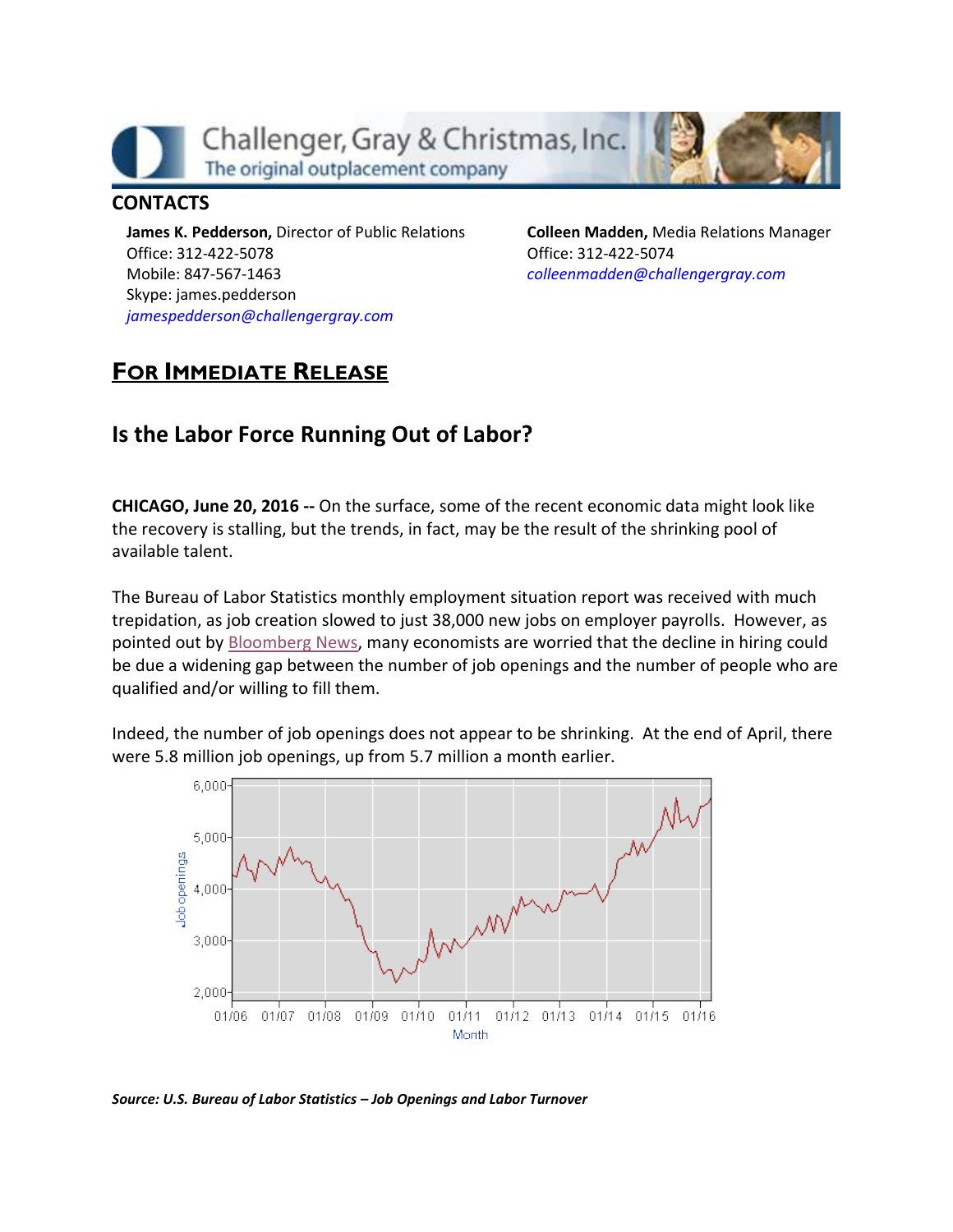The latest report that could be mistaken as a sign of economic sluggishness is Friday's Commerce Department reading on monthly housing starts which showed a 0.3 percent decline in May. Once, again though, that slowdown, may be related to the unavailability of skilled workers. Th[e Colorado Springs Gazette](http://gazette.com/construction-labor-shortage-stymies-colorado-springs-contractors-and-subcontractors/article/1578073) reports that development in the area is being hindered by a lack of qualified workers.

More and more cities are joining Colorado Springs when it comes to shrinking labor pools. A Labor Department report, also issued on Friday, indicated that 16 states had unemployment rates well below the national average of 4.7 percent. As of April, there were 67 metropolitan areas with an unemployment rate of 3.5 percent or lower.

The issue isn't simply the number of unemployed Americans, of which there are still more than 7.4 million, not including the 5.9 million Americans who are not in the labor force but still want a job. The problem is that the available workers are not matching up with the available jobs.

A number of factors are likely contributing to the mismatch, including workers not having the right skills or being in the wrong place, geographically. It could also be that available workers are not finding the job openings for which they are qualified.

As the economy continues to expand, the labor shortage will worsen, particularly in light of the fact that aging baby boomers are leaving the workforce in droves.

While a record number of Americans 65 and older remain employed, the number of those in this age group leaving the labor force is growing rapidly. The number of Americans 16 to 64 not in the labor force increased by 571,000 between May 2015 and May 2016. Meanwhile, the number of Americans 65 and older leaving the labor force increased by nearly 1.1 million during the same period.

Not only will the exodus of boomers mean fewer bodies in the workforce, but employers are losing a significant amount of people with valuable skills, experience and institutional knowledge that are difficult to replace.

The absence of these workers will be especially glaring in skilled manufacturing, skilled trades, construction and specialty crafts, which have struggled to attract younger generations of workers to replace those retiring.

Last year, the National Association of Home Builders said that the shortage of workers in the nine trades required in homebuilding (e.g., concrete pouring, carpentry, electrical, etc.) was substantially higher than it was during the 2004-2005 boom, despite the fact that the 2015 building pace was half that of the peak.